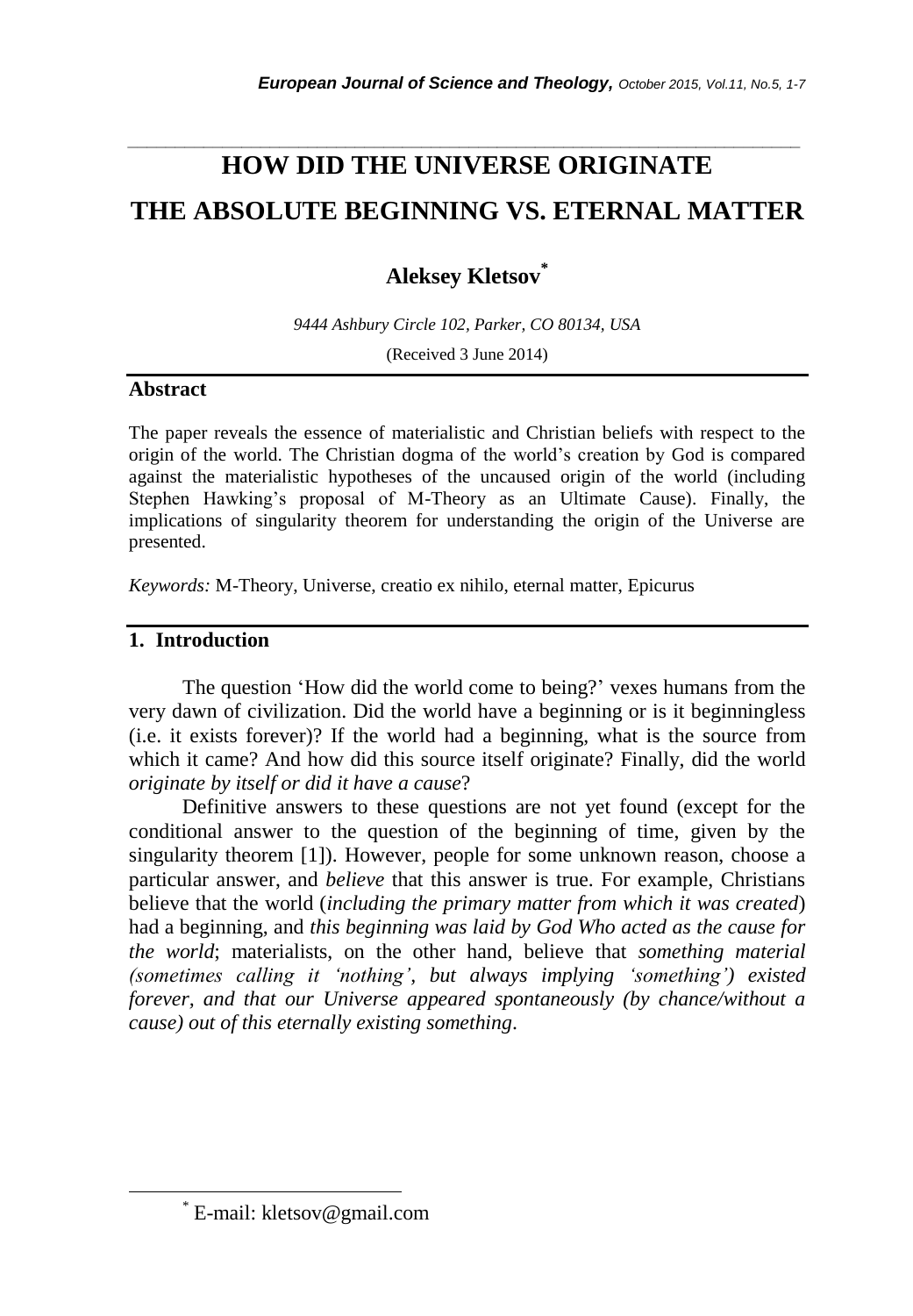## **2. Disscusion**

#### *2.1. The struggle between Christianity and materialism*

There is a permanent struggle between materialistic and Christian points of view on the origin. Recently this struggle has experienced a surge: several books written by materialistic scientists were published. These books, including *'The Grand Design'* (2010) by British cosmologist Stephen Hawking and "*A Universe from Nothing'* (2012) by American astrophysicist Lawrence Krauss, criticize the Christian idea of the Universe"s origin, recorded in the opening verses of the first book of the *Bible* – *The Book of Genesis*. The principal ideas of theism criticized by Stephen Hawking and Lawrence Krauss remain the same as in the old days of the ancient materialists: *the idea of God's existence* and the idea inextricably linked to it – *the idea of the createdness of the world by God* (the *'creatio ex nihilo'* dogma).

#### *2.2. The matter and materialism*

In the discussion of the origin of the world (which is primarily *material*), it is necessary to define the concept of matter. The term *matter* (< Latin *materia*, "substance") refers to all *physical* objects in the Universe, as *opposed to nonphysical (spiritual)*. All matter in the Universe is divided into the following main types: *substance, fields, the physical vacuum, and objects of unknown physical nature* (dark energy and dark matter). A substance mainly consists of the following "building blocks": electrons (elementary particle of matter), protons and neutrons (we intentionally limit the number of "building blocks" in order to avoid the unnecessary complications). At the beginning of the Universe electrons, protons and neutrons were free, but now they are bound together in particles called "atoms". Classical fields include electromagnetic and gravitational fields. The physical vacuum is not just a void, as one may refer from its name, but contains a certain amount of energy [2]. In fact, the physical vacuum is a form of matter devoid of real particles of substance as well as of electromagnetic fields. It is considered by physicists to be *the most fundamental form of matter*, similar to the *substanceless pra-matter (ether) of ancient philosophical doctrines* [3].

Having the matter defined, let us deal with the essence of materialism. Materialism at its core is a philosophical belief tracing back to Ancient Greece (see Section 2.4) [4]. The main principles of pure materialism are: 1) *nothing exists except matter* (neither God, nor the spiritual world of the angels, not even the human soul), and 2) *the world originated by itself* (following the physical laws).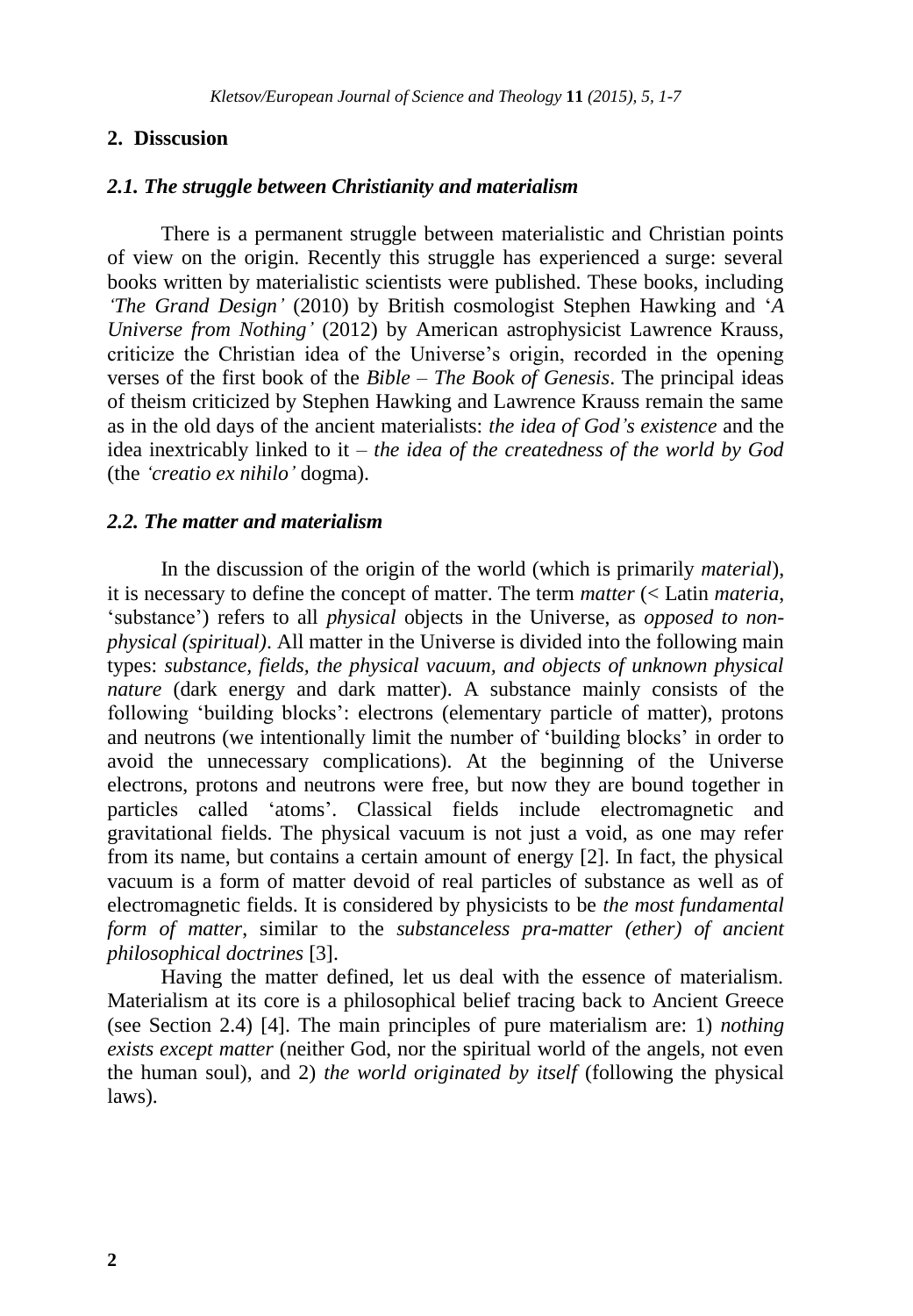#### *2.3. The origin according to ancient materialism*

Let us examine the roots of materialistic beliefs on the origin of the world. Ages ago the ancient Greeks tried to find the primary reality as well as God Himself in the created (material) world surrounding them. This worship of matter (nature) led some Greek philosophers to the formulation of *ancient materialism*, which completely discarded the existence of spiritual, noncorporeal, immaterial entities.

## *2.3.1. Democritus*

According to some ancient sources, the Greek philosopher Leucippus is considered to be the father of ancient materialism. However due to a lack of reliable information about him, the first doctrine of materialism is associated with the student of Leucippus - Democritus (460-370 years B.C.). He was trying to find the purely natural (material) causes for all phenomena. Democritus adhered to the principle of conservation of the being ("nothing comes from nothing', Latin  $\overline{\phantom{a}} e$ *x nihilo nihil fit*') formulated in  $5<sup>th</sup>$  century B.C. by the Greek philosophers Parmenides and Melissus of Samos. According to the metaphysics of Democritus, the world is an emptiness in which myriads of atoms rush *aimlessly*; mixing, they completely *spontaneously* form bodies (this idea of *spontaneity* will become the starting point for the cosmogony of Democritus' follower - Epicurus).

Democritus believed that *chance is the lord and king of the Universe*, and *Destiny (Fatum) is the Power creating the world*. Thus, the ancient materialism basically represented the *ancient belief in Fatum*.

# *2.3.2. Epicurus*

Epicurus (341 - 271 years B.C.) succeeded Democritus as the leader of the ancient Greek materialism (he acquainted himself with the teachings of Democritus in his early adolescence). One can understand the doctrine of Epicurus only taking into account the fears, which possessed a philosopher in the early years of his life: the fear of death and the fear of the unknown. Epicurus found the exemption from his fears in the teachings of Democritus. He did not become a member of the school of atomists-materialists, but he learned the *metaphysics of materialism*: being a materialist, *Epicurus did not believe in anything purely spiritual* (following Democritus, Epicurus thought that even *the gods are material*).

According to the Epicurean metaphysics, a multitude of worlds in the Universe is being eternally born (from clusters of atoms) and being destroyed, moreover this process occurs *spontaneously* and *without the intervention of any higher powers (God)*: "*Moreover, the sum total of things was always such as it is now, and such it* **will** *ever remain. For* **there is nothing into which it can change**. *For outside the sum of things there is nothing which could enter into it*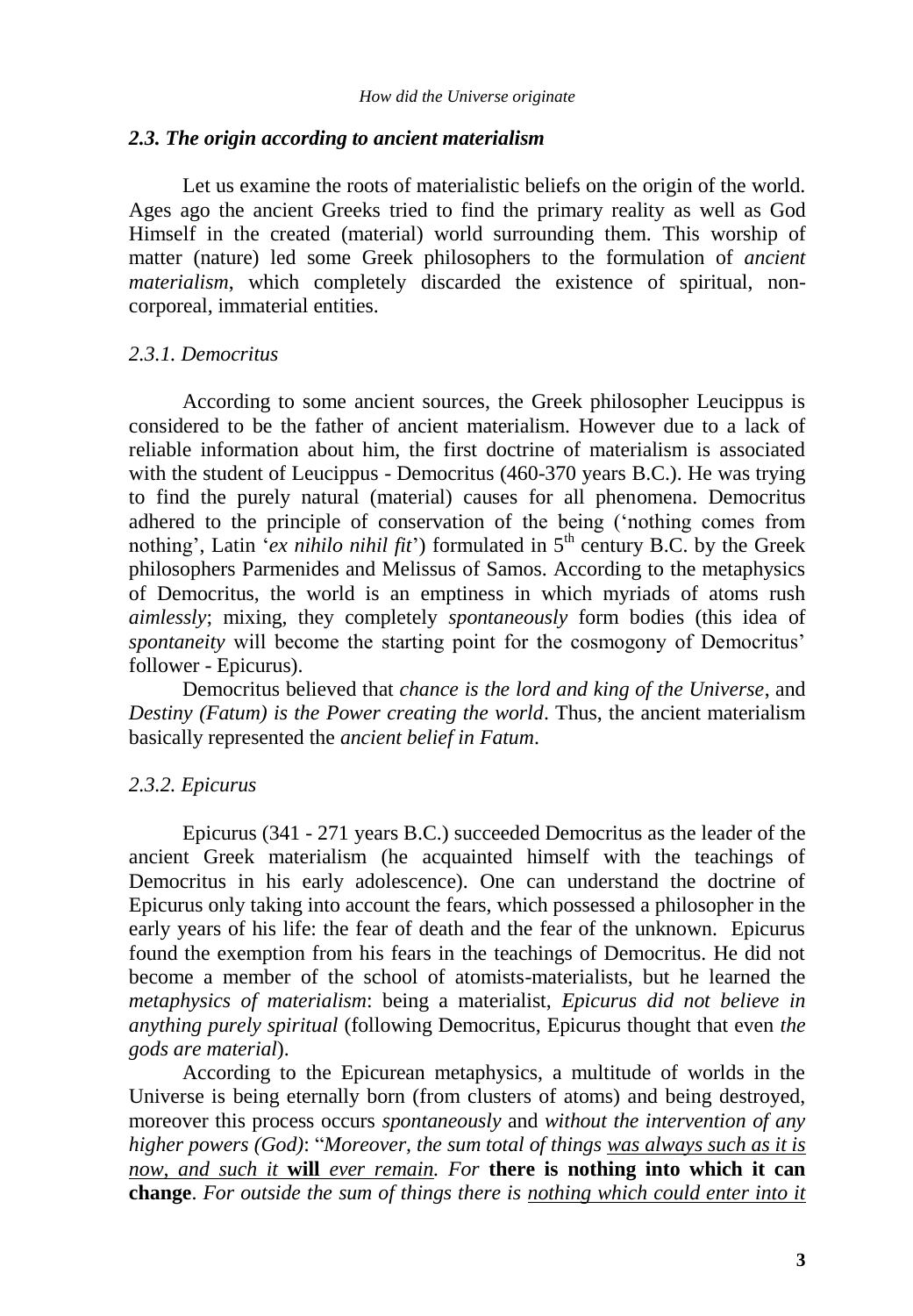*and bring about the change [here Epicurus denies the existence of omnipotent God]. […] Of all this [by 'this' Epicurus means atoms and void] there is no beginning, since both atoms and void exist from everlasting.*" [D. Laertius, *Lives of Eminent Philosophers,* Book X, cc. 39, 44]

Epicurus has also proposed a materialistic principle of *self-organization of matter*: "*That there is an infinite number of such worlds can be perceived, and that such a world may arise in a world or in one of the intermundia (by which term we mean the spaces between worlds) in a tolerably empty space and not, as some maintain, in a vast space perfectly clear and void. It arises when certain suitable seeds rush in from a single world or intermundium, or from several, and undergo gradual additions or articulations or changes of place, it may be, and waterings from appropriate sources, until they are matured and firmly settled in so far as the foundations laid can receive them.*" [D. Laertius, *Lives of Eminent Philosophers,* Book X, cc. 89, 90]

These ideas of Epicurus (about the eternal existence of matter and the spontaneous birth of a multitude of worlds) have been recently reanimated by modern materialists, as discussed in Sec. 6.

#### *2.4. The origin according to Christianity*

The Christian belief in the creation of the world by God (the *creatio ex nihilo* dogma) is founded on an Old Testament idea of 'creation out of nothing' ("creatio ex nihilo, in Latin), present in the first verse of the *Book of Genesis* (Genesis 1.1). It is encrypted by means of the Hebrew word *ברא*] Bara] (translated into English by the word "created") [3].

A first Christian work which clearly reveals the idea of "creation out of nothing' is *Shepherd of Hermas* (late  $1^{st}$ -early  $2^{nd}$  century BC), where we find the following statement rooted in the Old Testament (namely in 2 Maccabeus 7.28), which speaks of God bringing the world out of non-being (*εξ τοΰ μή όντωs*) into being: "*First of all, believe that God is one, even He who created and ordered all things from non-existence [from non-being, εξ τοΰ μή όντωs, ex nihilo].*" [5] As we see, in the Latin translation of the Shepherd made in the middle of the 2nd century BC, the Greek term μή όντωs, "non-being" is translated with the word *nihil*, 'nothing', which gave the Latin name to the dogma of "creation out of nothing - *creatio ex nihilo*.

It took some struggle against non-Christians (mainly against the followers of Greek philosopher Plato) and Christian Gnostic heretics, before the explicit expression of the creatio ex nihilo dogma was formulated in its orthodox form by the Christian theologians circa 180s A.D. According to Plato, *matter and God-the-Demiurge are co-eternal*, i.e. God of Plato is not the Creator, He *does not create matter*, but simply shapes it just as a craftsman makes things out of the *already available* material. Cosmos is created by the God-the-Demiurge by transforming the eternal matter (the disorderly elements) into visible things of the Universe by means of giving it various shapes*.* Indeed, the idea of "creation out of nothing" was alien to all philosophical schools and cosmological systems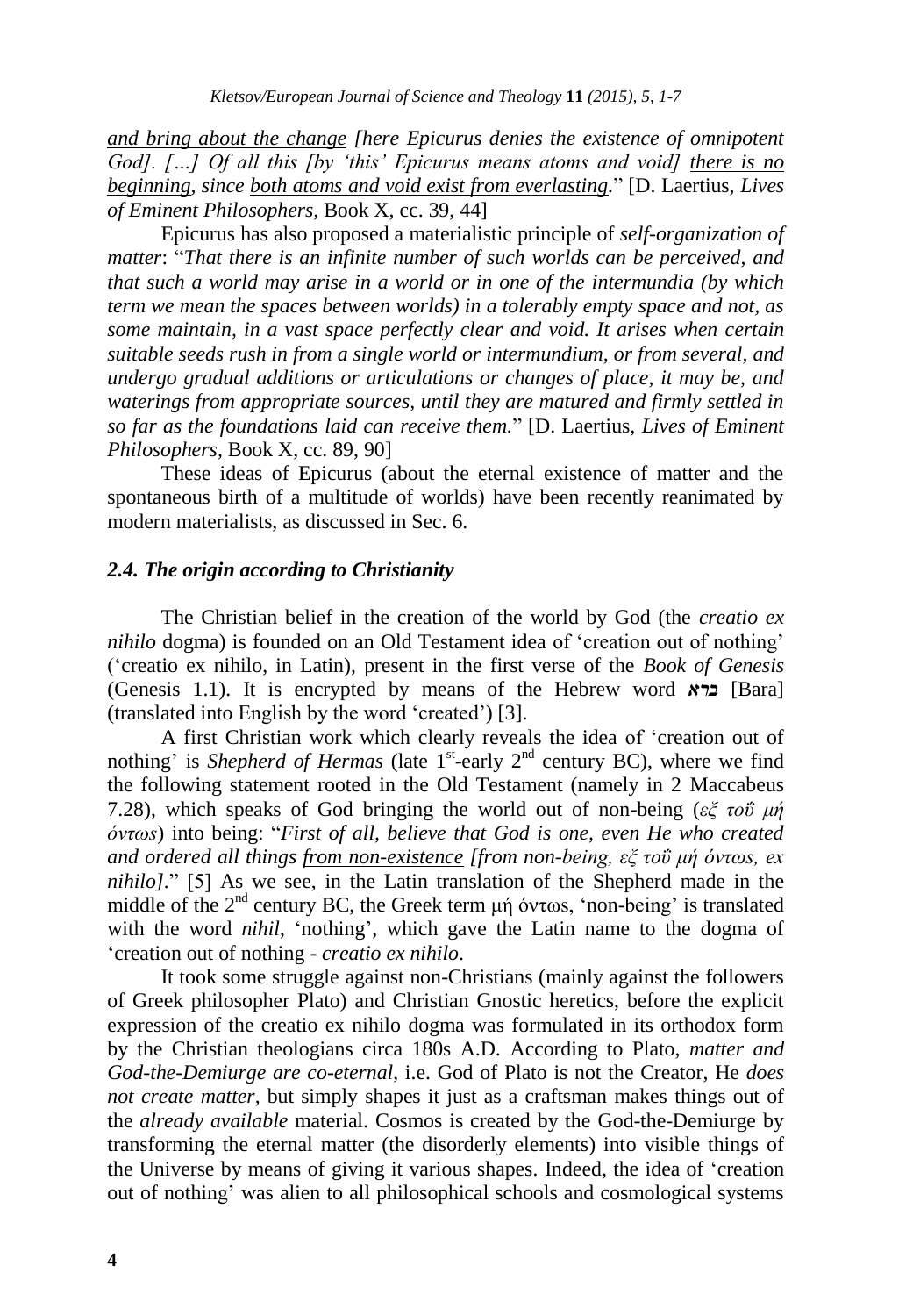of the Greco-Roman world, including Plato"s doctrine of the eternal coexistence of matter and God, Epicurean doctrine of eternal and spontaneous generation of worlds and pantheistic doctrine of the world as part of God.

The dogma of creatio ex nihilo in the orthodox (purified from Gnostic views) Christian tradition took its final wording circa 160 -180s BC in the writings of Justin the Martyr, Tatian of Assyria, Saint Theophilus of Antioch and Saint Irenaeus of Lyon, the last of which put a final touch on it: "*For He [God] is Himself uncreated, both without beginning and end, and lacking nothing. He is Himself sufficient for this very thing, existence; but the things which have been made by Him have received a beginning…*" [Saint Irenaeus, *Against Heresies,* 3.10.3]

Here is the modern formulation of creatio ex nihilo dogma: "*... as the Revelation teaches, the world was created by almighty and wise God, and created both in its form and in substance. God created it not from anything prepared [not from pre-existing matter] or out of His own substance; but created it solely through the act of His almighty will, by bringing His thoughts about the world into being, and did not lose anything of Himself because of it…*" [6]

Since the end of the  $2<sup>nd</sup>$  century AD, this dogma has become one of the fundamental truths of the Christian Church. Indeed, for Hippolytus, Tertullian, Origen, and Athanasius ( $3<sup>rd</sup>-4<sup>th</sup>$  century AD) the creation of matter from nothing is the approved and unquestionable truth.

## **3. The origin according to Stephen Hawking and Lawrence Krauss**

Let us investigate the recent revival of materialistic beliefs on the origin of the world by the American astrophysicist Lawrence Krauss and British cosmologist Stephen Hawking. First of all, in his book, "*A Universe from Nothing*", Dr. Krauss denies the creation of the world by God (the creatio ex nihilo dogma), and the very existence of God: "*... even a seemingly omnipotent God would have no freedom in the creation of our universe. No doubt because it further suggests that God is unnecessary - or at best redundant.*" [7]

Then Dr. Krauss (obviously acquainted with the works of Epicurus) invokes two versions of the uncaused origin of the Universe, in both of which Dr. Krauss puts *spontaneity* as a primeval mover. In the first of these materialistic scenarios the Universe is spontaneously created from nothing: " *… one can imagine one specific type of universe that might spontaneously appear and need not disappear almost immediately… [...] a universe could and plausibly did arise from a deeper nothing - involving the absence of space itself.*" [7, p. 165, 183]

In the second scenario, Lawrence Krauss eliminates God-the-Creator in favour of the set of parallel and eternally existing universes - a multiverse (recall the idea of Epicurus about eternal multitude of worlds): "*Our modern understanding of the universe provides another plausible and, I [Lawrence*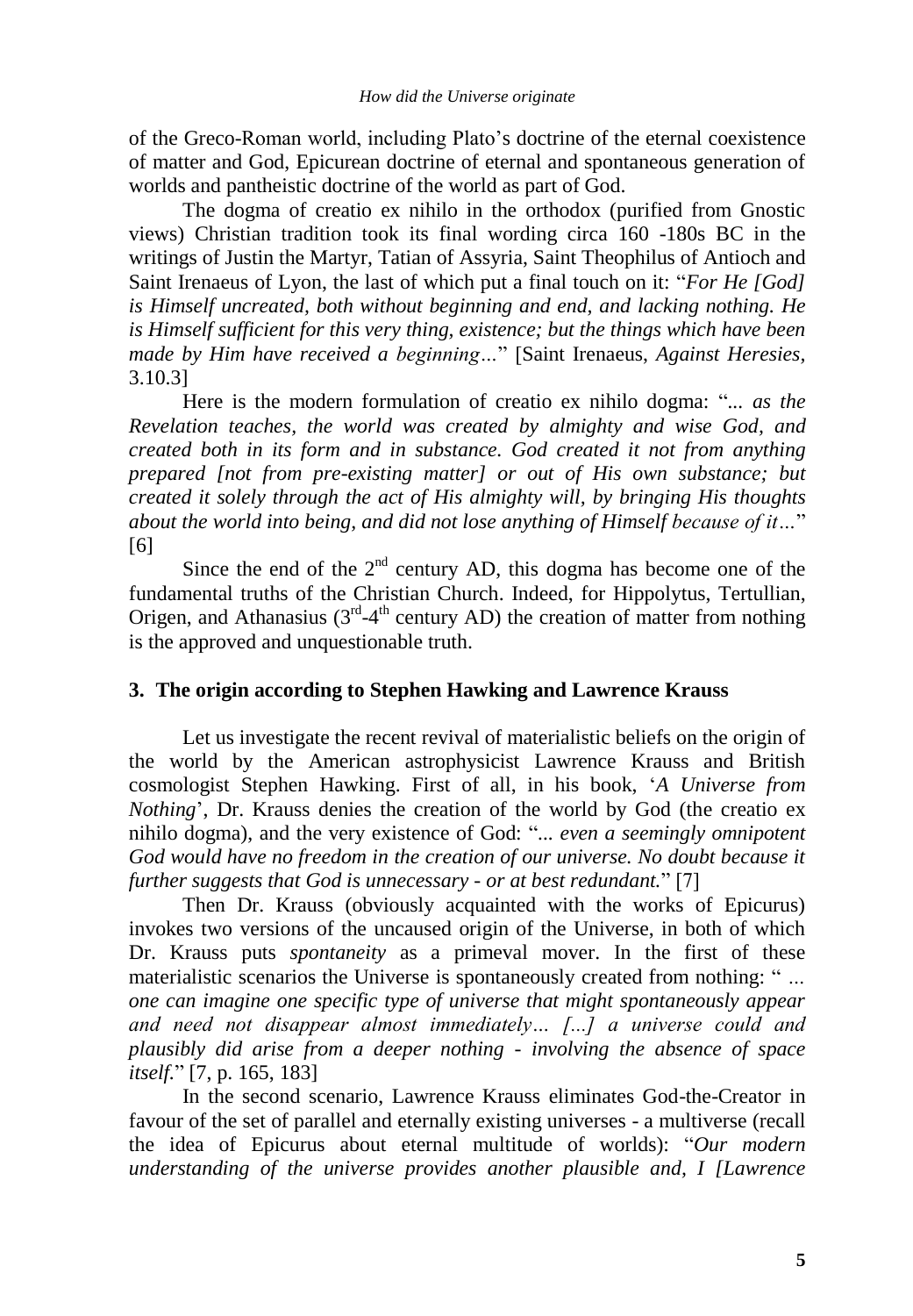*Krauss] would argue, far more physical solution to this problem [that of the origin of the world] ... I refer here to the multiverse.*" [7, p. 175]

In 2010 bestseller "The Grand Design" Stephen Hawking invokes the same ancient materialistic ideas of spontaneous generation and (eternal) existence of multiple worlds: "*According to M-theory, ours is not the only universe. Instead, M-theory predicts that a great many universes were created out of nothing. Their creation does not require the intervention of some supernatural being or god. Rather, these multiple universes arise naturally from physical law. […] Spontaneous creation [of the Universe] is the reason there is something rather than nothing, why the universe exists, why we exist. It is not necessary to invoke God to light the blue touch paper and set the universe going.*" [8]

Note that Dr. Hawking founds his *belief* in uncaused emergence of the world *not on the fact but on a theory* (M-theory) which is *unconfirmed*. Mtheory is a fancy term for the multi-dimensional superstring theory (is an extension of string theory in which 11 dimensions of spacetime continuum are identified as 7 higher-dimensions plus the 4 common dimensions). Indeed, the renowned British mathematical physicist and cosmologist Roger Penrose points out that "*unlike quantum mechanics, M-theory enjoys no observational support whatsoever*" [R. Penrose, *Review of The Grand Design*, FT Magazine, 4 September 2010, http://www.ft.com/intl/cms/s/2/bdf3ae28-b6e9-11df-b3dd-00144feabdc0.html#axzz3UvvWnpHg]. The main argument against Hawking"s reasoning is based on the fact that *the theory and the laws by themselves cannot create anything* [9]. Thinking that the laws can produce something on their own is equivalent to the assumption that the summation by itself (as a mathematical operation) will result in additional money in your bank account [10].

#### **4. Conclusions - absolute beginning vs. eternal matter**

It has been shown that the question of the world"s origin remains in the realm of philosophical/theological beliefs. Now, which belief is closer to the truth: belief in the absolute beginning of the Universe (possibly initiated by God) or belief in eternal matter and spontaneously generating worlds? Let us look at the indirect arguments available from modern science.

On one hand, the metaphysical belief in eternal matter (and a multitude of worlds spontaneously arising from it) remains scientifically unproven. On another hand, the 2003's singularity theorem by Borde-Guth-Vilenkin [1] *mathematically* proves the existence of the beginning of time ('before' which the time did not exist at all), essentially refuting the eternal existence of matter. This theorem puts a lower temporal limit on the existence of physical reality, thus scientifically proving that matter originated some *finite* time ago. In more technical terms, the Borde-Guth-Vilenkin singularity theorem tells that the space-time continuum of the inflationary Universe does not extend infinitely into the past, i.e., the Universe *is not eternal* as you travel back in time, but it has a low bound - a moment of beginning (or a finite interval of time during which the